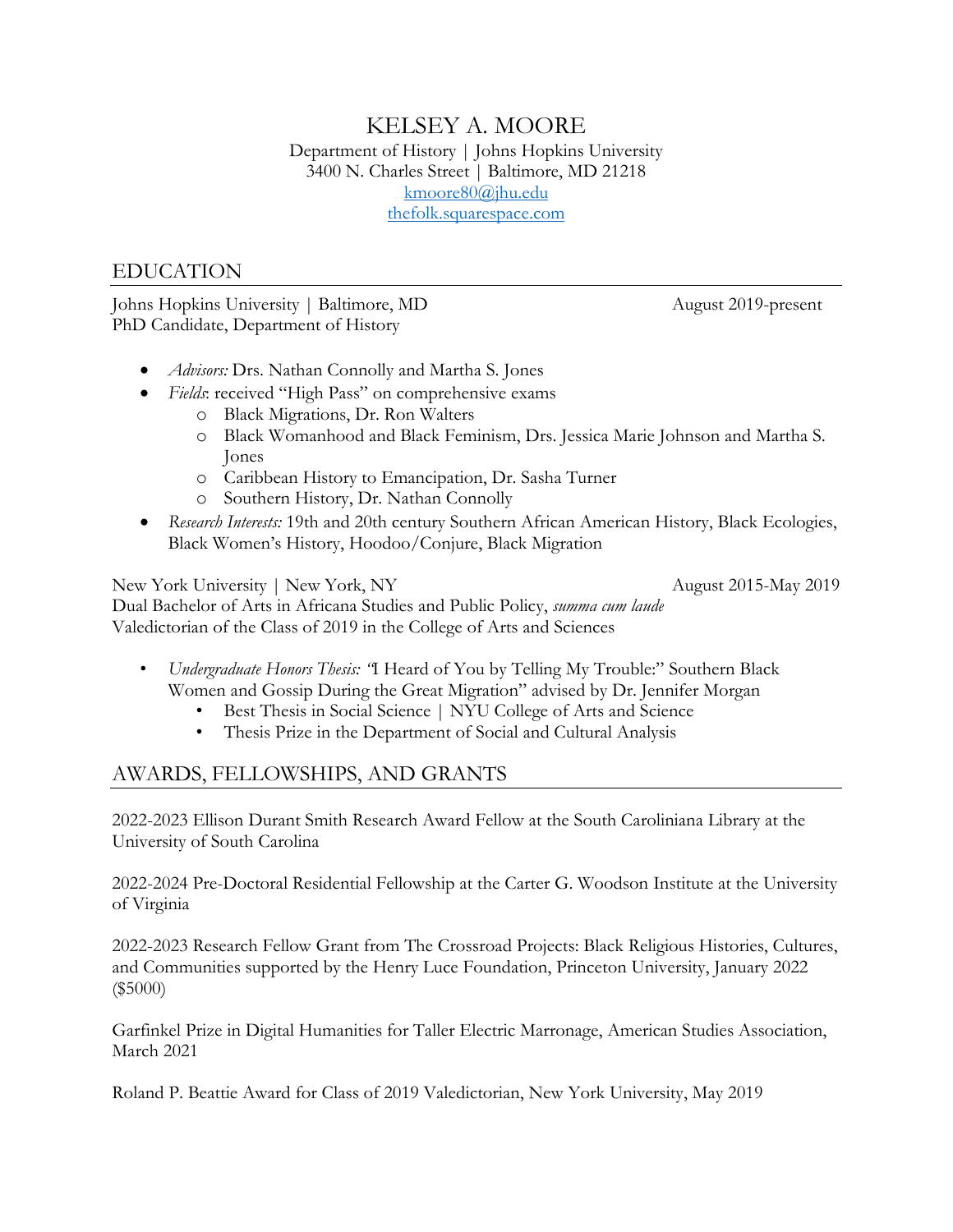Albert Borgman/Phi Beta Kappa Prize for Best Honors Thesis in Social Science, New York University, May 2019

Thesis Prize for Best Honors Thesis in the Department of Social and Cultural Analysis, New York University, 2019

Africana Studies Award, co-recipient, New York University, May 2019

Angelica Foundation Research Scholar, New York University, March 2018

Elizabeth Claster Memorial Scholarship, New York University, March 2018

Dean's Undergraduate Research Fund Grant, New York University, Spring 2018

Leadership Alliance Mellon-Initiative/ Undergraduate Summer Research Program at NYU Fellow, New York University, Spring 2018

Social and Cultural Analysis Scholar Fellow, New York University, 2017-2018

Academic Achievement Program Research and Travel Grant, New York University, 2017

Benjamin A. Gilman International Scholarship, 2016

# PUBLICATIONS

"Twice Buried," for Picturing Black History series in partnership with Getty Images and Ohio State University, forthcoming, 2022.

"The Black South," Electric Marronage, *Post45,* forthcoming 2022.

"Electric Laboratory: Black Feminists on Land, Freedom, the Body and the Archive," Kelsey Moore, Tao Leigh Goffe, Yomaira C. Figueroa-Vasquez, Tiffany Lethabo King, and Jessica Marie Johnson, Public Books, May 2021.

# RESEARCH TALKS & PRESENTATIONS

## **Selected Departmental Seminar Talks**

Paper Presentation, "Spellbound: The Armstrong Family and the Politics of Black Magic," Modern America Seminar, Johns Hopkins University, October 2020.

## **Roundtables**

Moderator, "Black New Orleans: History x Art x Narrative," Virtual Roundtable, December 2021.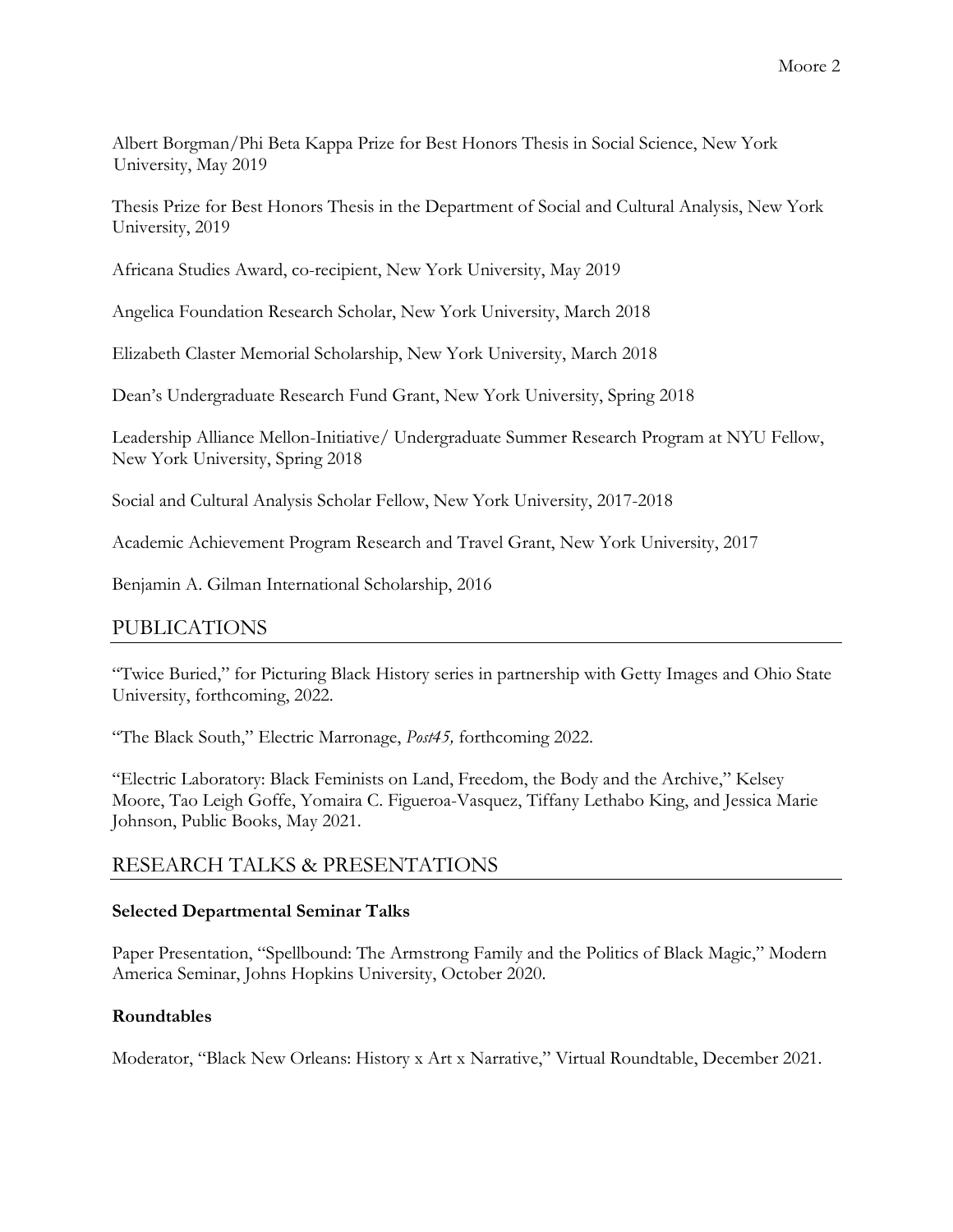Co-moderator, "Electric Laboratory: A Conversation with Dark Laboratory x Electric.Marronage," Virtual Roundtable, January 2021.

## **Conferences**

Presentation, "When the Flood Came: Catastrophe and the Inundation of Cemeteries in 1930s South Carolina," Southern Historical Association Conference, November 2022, (Accepted).

Presentation, "Conjure Value: Exploring Spiritual Violence in Jim Crow South Carolina," Columbia Religion's Graduate Student Conference on Race, Racism, and Religion, March 2022 (Accepted).

Presentation, "Spellbound: The Armstrong Family and the Politics of Black Magic," International Graduate Historical Conference, April 2020 (Cancelled due to COVID-19).

Presentation, "Spellbound: The Armstrong Family and the Politics of Black Magic," The University of Massachusetts-Amherst's 2020 Graduate History Conference, March 2020 (Cancelled due to COVID.

Presentation, "Sandscapes: Envisioning the Grit of Black Womanhood During the Great Migration," Leadership Alliance National Symposium, Hartford, CT. July 2018.

Presentation, "Sandscapes: Envisioning the Grit of Black Womanhood During the Great Migration," Diversity Summer Student Research Conference, New York, NY. July 2018.

## PROFESSIONAL DEVELOPMENT

Team Leader, *Cartographies of Racial Justice Beyond Borders: Territories of Dispossession and Migration Institute*, Cornell University, 2021

The institute selected 30 participants out of 300 applicants; chosen to lead a group of six participants to lead a project to investigate the meanings of migrations.

Invited Participant, *Black Feminist Life + Writing,* Tufts University, 2021

This seminar series provided early career scholars of colors the opportunity to meet in small groups to discuss the praxis and theory of Black feminist life and writing.

# DIGITAL HUMANITIES & DIGITAL PROJECTS

Southern Digital Culture Lab Jan 2021-present

Director and Diaspora Solidarities Lab Graduate Fellow

LifexCode: DH Against Enclosure May 2020-present

Lead Chair of the Mardi Gras Indian Traditions: Going Global, Going Online